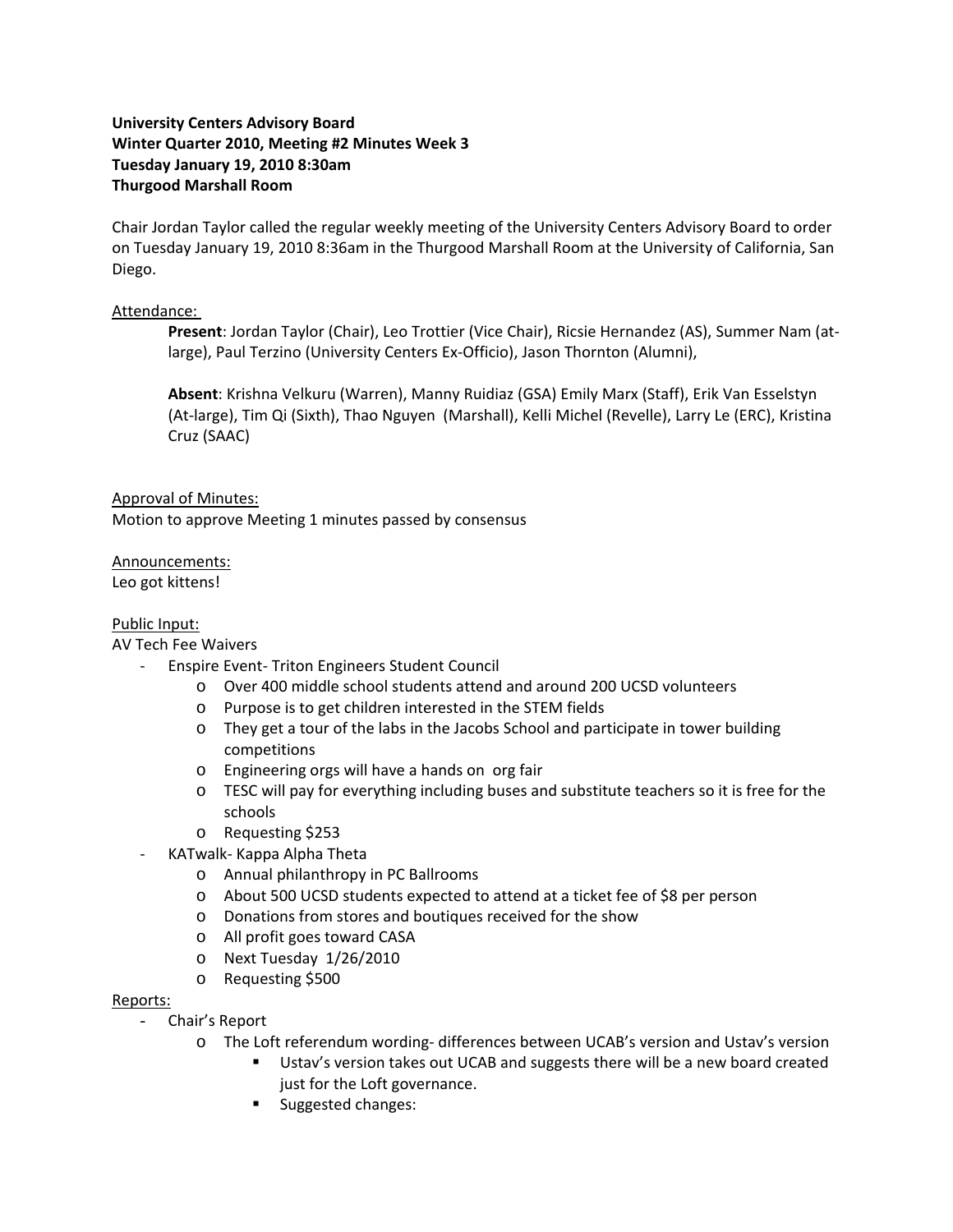- #4‐sunset should be 2014 not 2012
- #5 the justification for 2/3 vote (why not majority?)
- #18 any decrease will need a new referendum
- College and college council list of beneficiaries added to UCAB's version
- Come to AS meeting tomorrow, Wednesday, to discuss the wording
- Vice Chair's Report
	- o No report
- Director's Report
	- o \$3264 left in budget
	- o Vice Chancellor Penny Rue forwarded a letter requesting a UCAB faculty member to the UCSD Committee on Committees.
	- o University Centers budget referendum to escalate fee, CPI
		- UCSD is very near steady state enrollment, meaning a cap to growth
		- Total income increasing but the expenses are going at a faster pace
		- Some options internally to increase revenue/decrease expense would be to increase summer conference business, improve utility efficiencies
		- In a few years University Centers will be operating in the red so the increase would help offset this situation
		- **If the referendum does not pass, there will be things cut such as a decrease in** programs, services.
		- A strong reserve needs to be maintained especially with the many maintenance issues that will soon be coming up. I'll ask UCAB in near future to support the expenditure for a facilities consultant to perform a facilities audit which will help determine future reserves needed to properly maintain PC/SC
- Member Report
	- o No reports

## New Business:

AV Tech Fee Waivers

- Motion to fund TESC in full for Enspire ‐\$253 approved
- Motion to fund Kappa Alpha Theta in full for KATwalk ‐\$500 approved

### Old Business:

- None

### Open Forum:

- at UCSD magazine has a good article on the Che'.
- Jordan: Thank you for coming to an early meeting.

Roll call:

All on roll sheet present

Adjournment: Meeting was adjourned at 9:26am